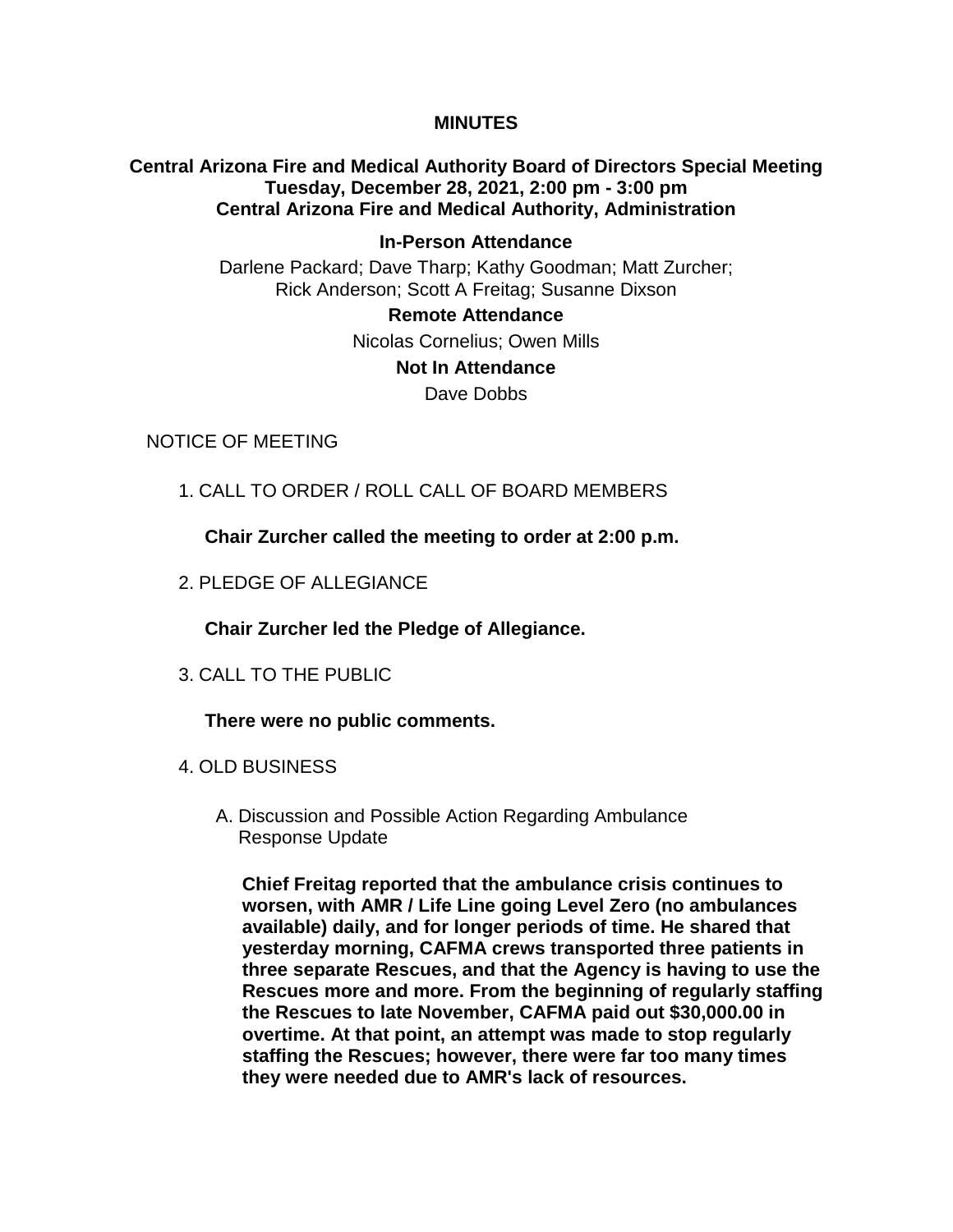**He continued, reporting that Daisy Mountain Fire Department has expressed that they are being impacted by AMR's lack of resources. Daisy Mountain is having difficulty receiving backup from Phoenix because Phoenix is being pulled to Glendale to cover ambulances that were pulled elsewhere. They have difficulty receiving backup from Mayer because Mayer is being pulled into Prescott to cover, then disregarded. Due to this, I-17 does not have the coverage that it should.**

**Chair Zurcher voiced that hearing "Level Zero" on the scanner is alarming, and that he often considers what the ambulance crisis would look like without CAFMA's Rescues.**

**Chief Freitag shared the story of baby Lily's birthday visit to meet the CAFMA crew that transported her in a borrowed Mesa Fire Rescue after her near-drowning.**

**Chair Zurcher communicated that the day after the last Board meeting, December 17, he sent an invite to the Town of Prescott Valley Mayor, Vice Mayor, and Town Manager proposing a meeting on January 5th or January 12th to discuss the latest developments in detail. He had not yet received word back.**

**Chief Freitag reported that he spoke with the Town of Prescott Valley Town Manager about a meeting with the Mayor and Vice Mayor. Instead of a meeting, they suggested that CAFMA sit down with AMR and consider signing the AMR agreement. He responded that CAFMA has been addressing the issues for six years, including working with AMR, and it has not made a difference. He again offered to meet with the Mayor and Vice Mayor to explain the history and walk through the AMR agreement with the Council to explain why the Agency is not interested in signing it.**

**Clerk Packard stated that Councilman Packard of the Town of Prescott Valley had a conversation with the Town Manager yesterday in order to express his displeasure at the Town's response to the ambulance crisis.** 

**Chief Freitag expressed that he hopes the Town will speak with him because CAFMA protects their constituents. He views it no differently than the Town's educational campaign relating to Prescott Valley's fentanyl issues. CAFMA is educating the public regarding what our first responders face and the crisis that has resulted.**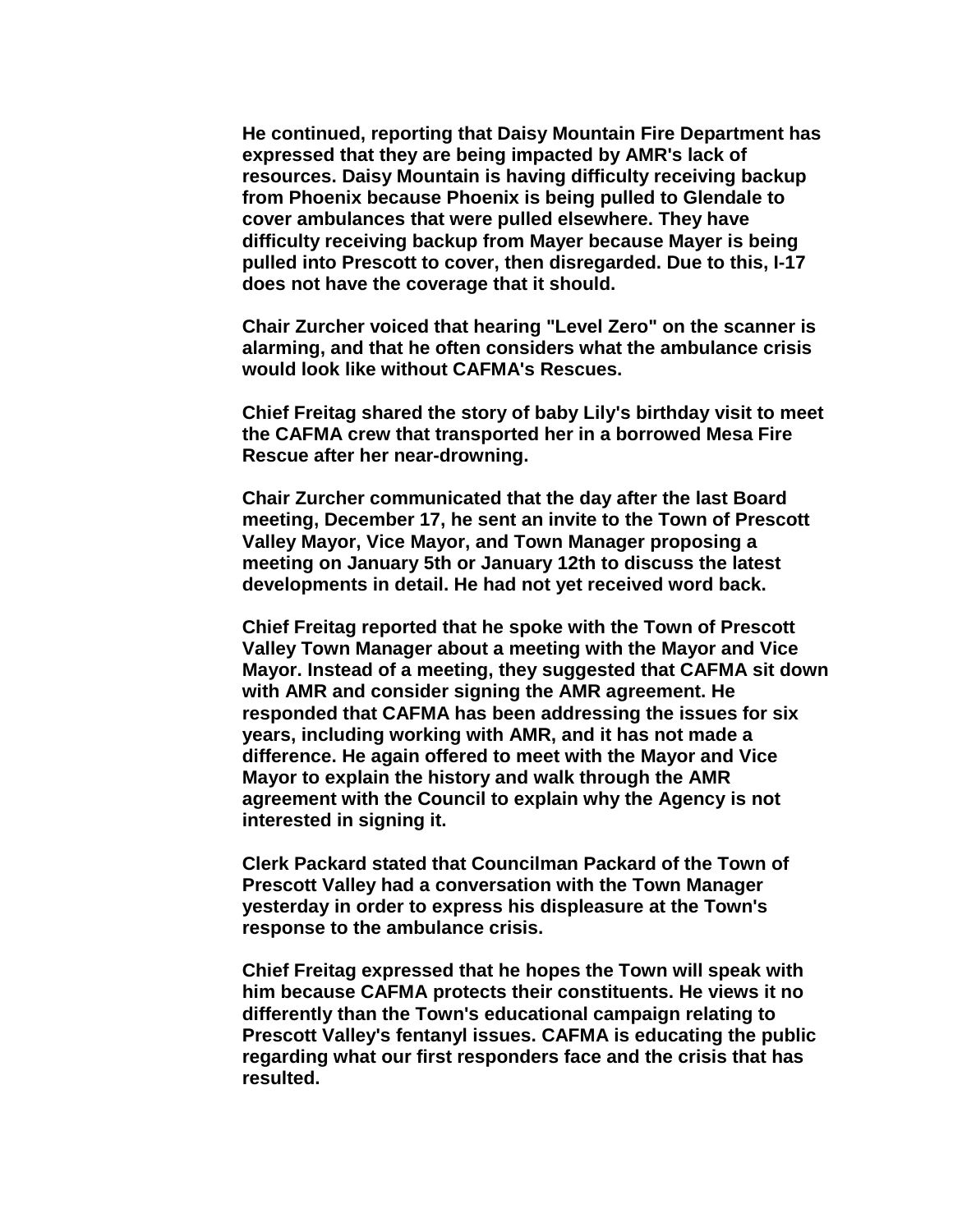**Chair Zurcher noted that the City of Prescott signed an AMR contract, one that is supposed to guarantee them two units, and just yesterday a Battalion Chief had to transport in his BC vehicle. Chief Freitag stated that Prescott Fire Department is transporting any way they are able; however, the agreement that Prescott signed made it so they cannot speak publicly about AMR response times issues.** 

**Chair Zurcher stated that Board members and Chief Freitag are going to go before the Yavapai County Board of Supervisors as these ambulance issues are affecting a good portion of the County, as well as other areas.** 

**Chief Niemynski reported that there are ambulances staffed with EMTs certified in Basic Life Support (BLS); however, there are not enough ambulances staffed with paramedics certified in advanced care and Advanced Life Support (ALS). This forces CAFMA paramedics to have to ride into the hospital on advanced care and ALS calls, which takes an engine out of service when it should not be out of service.**

**Chief Freitag clarified that there has been conversation on social media that the problem is not that there are not enough units, but that the fault lies with the public for abusing the 9-1-1 system. He asserted that CAFMA does not see that level of abuse. He said that some state that most calls are BLS, so EMS does not need many ALS ambulances. He noted that there are times when advanced care is required and he offered examples of calls that are not ALS, but require paramedic-level care.**

**Clerk Packard stated that she will continue to research methods to help raise awareness.**

B. Discussion and Possible Approval to Purchase One (1) Used Rescue

**Chief Freitag announced that the Agency did not receive any quotes for used Rescue units. Staff has continued searching, but have not yet found an appropriately priced unit. He shared that the Northwest Fire ambulance loaner that crews have been using is available for purchase.**

**Chief Rose reported that Northwest Fire is willing to sell CAFMA the ambulance that was borrowed. Fleet Maintenance reports no**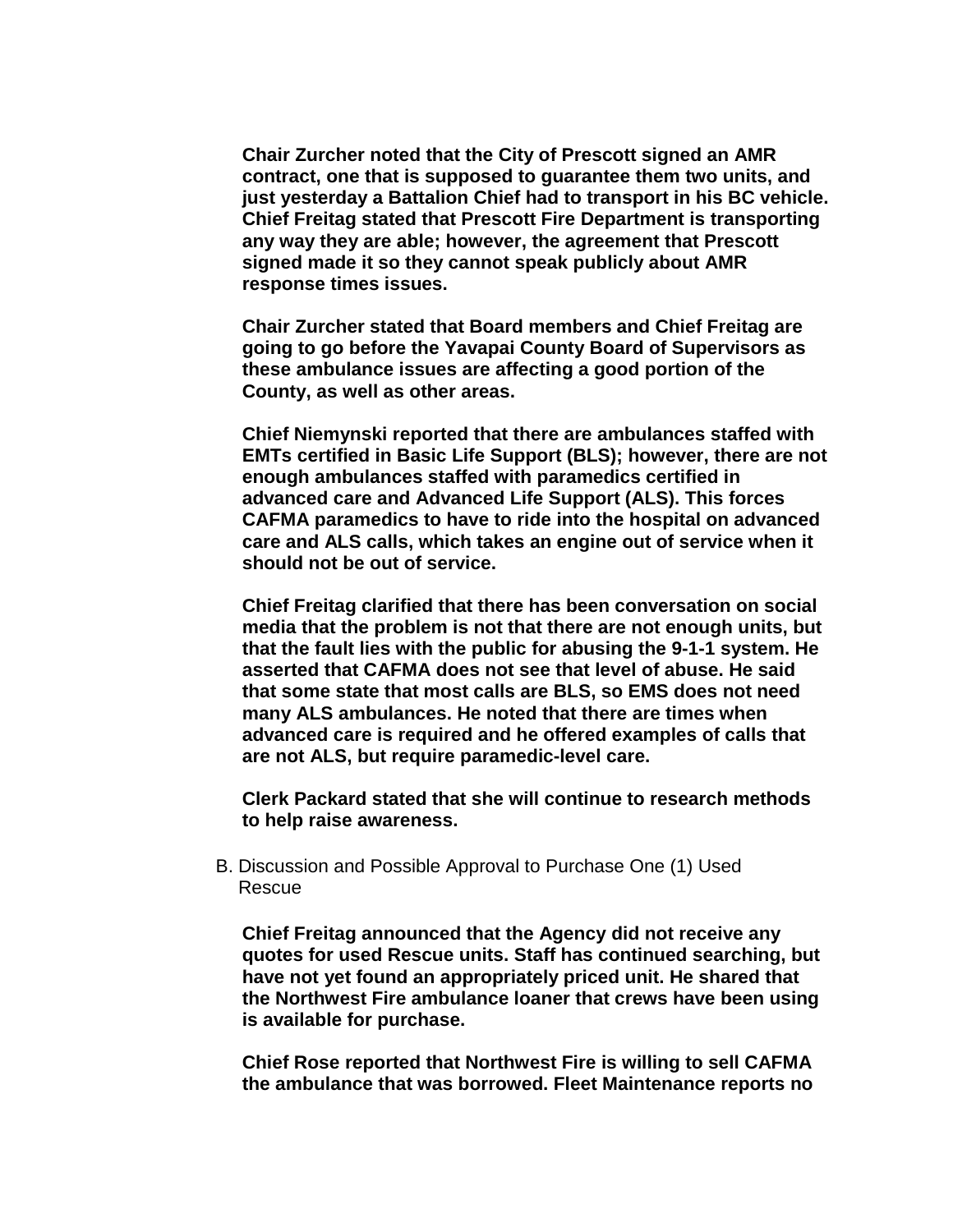**issues, and he is of the opinion that this ambulance is a good investment that will last. The purchase price is \$50,000.00.** 

**Chief Freitag added that the Northwest ambulance includes a Power Cot, and that \$50,000.00 is a good deal from an Agency with which CAFMA is familiar. Staff recommendation is to purchase the ambulance for \$50,000.00, pending approval from the Northwest Fire Board.**

**Chief Tharp clarified that the ambulance is 'as is'.** 

**Motion to purchase the Northwest Fire unit 'as is' for \$50,000.00.**

Move: Rick Anderson Second: Darlene Packard Status: Passed

Yes: Darlene Packard, Matt Zurcher, Owen Mills, Rick Anderson

C. Discussion and Possible Approval to Purchase Three (3) New Rescues

**Chief Freitag detailed the contents of each Rescue quote one by one. He cautioned the Board that other vendors have ordered new chassis only to be told after waiting that the manufacturer has met their quota and their chassis is delayed.** 

**He reported that Staff looked at a demo 2021 Ford F-450 4x4 chassis with a Wheeled Coach Box from Emergency Vehicle Group that meets specifications and could be delivered by the end of January. Price before tax is \$182,556.00. Chief Rose reminded the Board that when an ambulance arrives radios and striping must be added, possibly taking an additional 4-6 weeks before the Rescue is in service.**

**Chief Freitag continued, explaining that Republic has two units available, a 2020 Dodge RAM 4x2 that could be delivered after a fuel pump recall, and a 2020 Ford F-550 4x4 that is ready to go immediately and could be delivered as early as tomorrow. Price of the Dodge before tax is \$185,956.00, price of the Ford before tax is \$234,995.00.**

**Chief Freitag noted that Staff recommends at least four units as there are times that crews run all four at once transporting patients; therefore, Staff recommends purchasing the Ford F-450 from Emergency Vehicle Group and purchasing the two units from Republic.**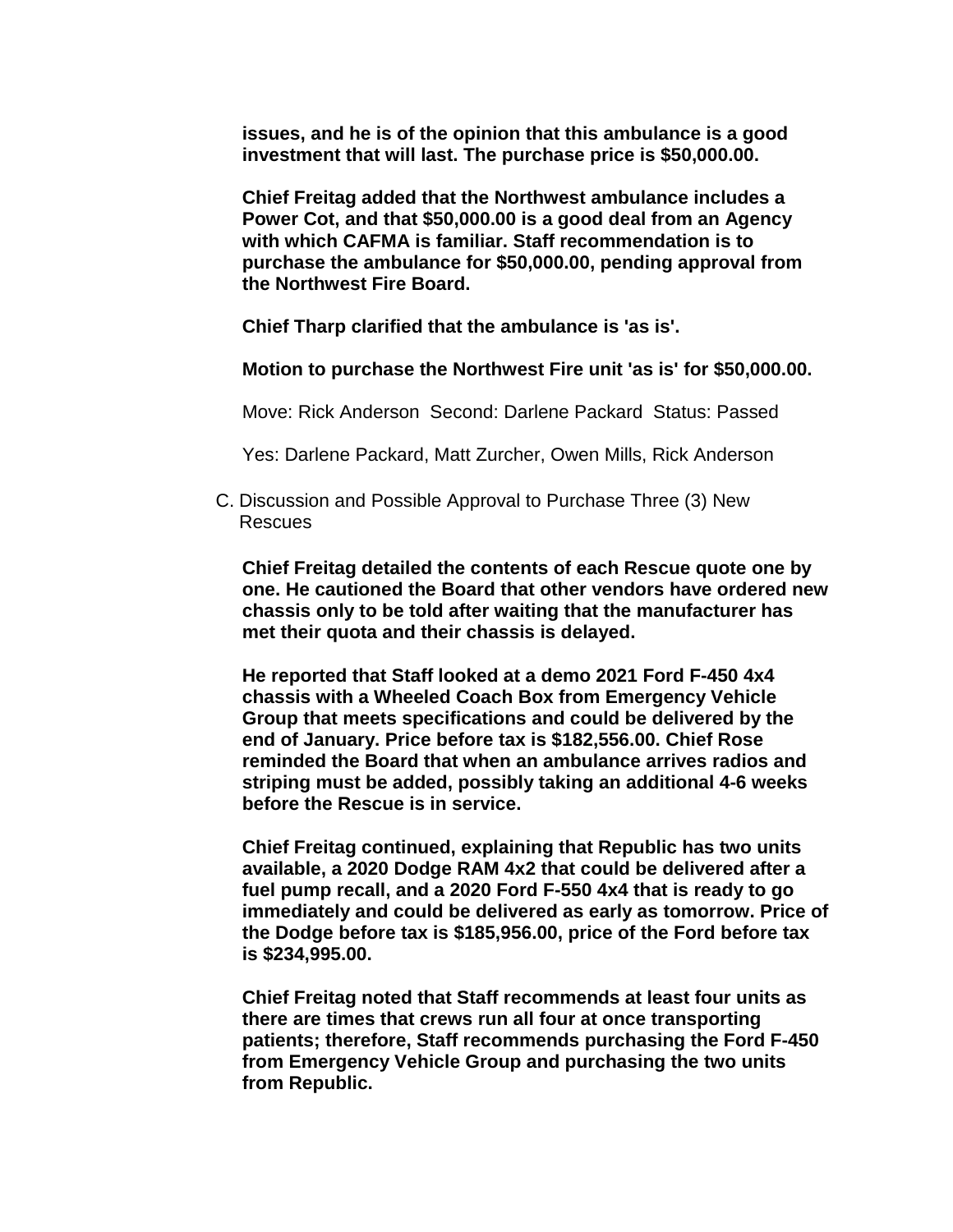**Chair Zurcher reminded the Board that the funds for these units is already budgeted. Chief Freitag further explained that the vehicles the funds were originally budgeted for were not available this year. He also explained that Staff is able to purchase the stretchers through Stryker for under \$57,000.00; originally that number looked to be \$100,000.00.**

**Chair Zurcher recommended amending the agenda and moving forward with voting on the stretchers as well as the ambulance units.** 

**Chief Rose stated that the price of three mid-level Stryker cots is \$56,082.00, and it is taking 13 weeks to receive them from time of order.**

**Chief Tharp requested that the Board clarify which items are with and without tax, and recommended that the Board specify 'plus tax and freight' in their motions, and that the items are being purchased from available funds, up to and possibly including contingency funds.** 

**Attorney Cornelius agreed that the Board should specify current funds, as well as contingency funds; however, he added that the Board may place a cap. Chief Freitag noted that available funds total \$800,000.00. Director Anderson stated that an \$800,000.00 cap would be appropriate.** 

**Chief Rose explained that the graphics and radios are already covered, and that any additional equipment will be presented to the Board if the Agency receives a Certificate of Necessity (CON).**

**Clerk Packard made a motion to approve the purchase of one Emergency Vehicle Group Rescue unit in the amount of \$199,688.73 in totality out of current budgeted funds and contingency, if necessary, not to exceed \$800,000.00. Director Anderson seconded. The motion passed unanimously.**

**Director Anderson made a motion to approve the purchase of two Republic Rescue units in the amount of \$424,951.00 plus tax and freight using current budgeted funds and contingency, if necessary, not to exceed \$800,000.00. Clerk Packard seconded. The motion passed unanimously.**

**Chief Tharp stated for the record that in moving forward with**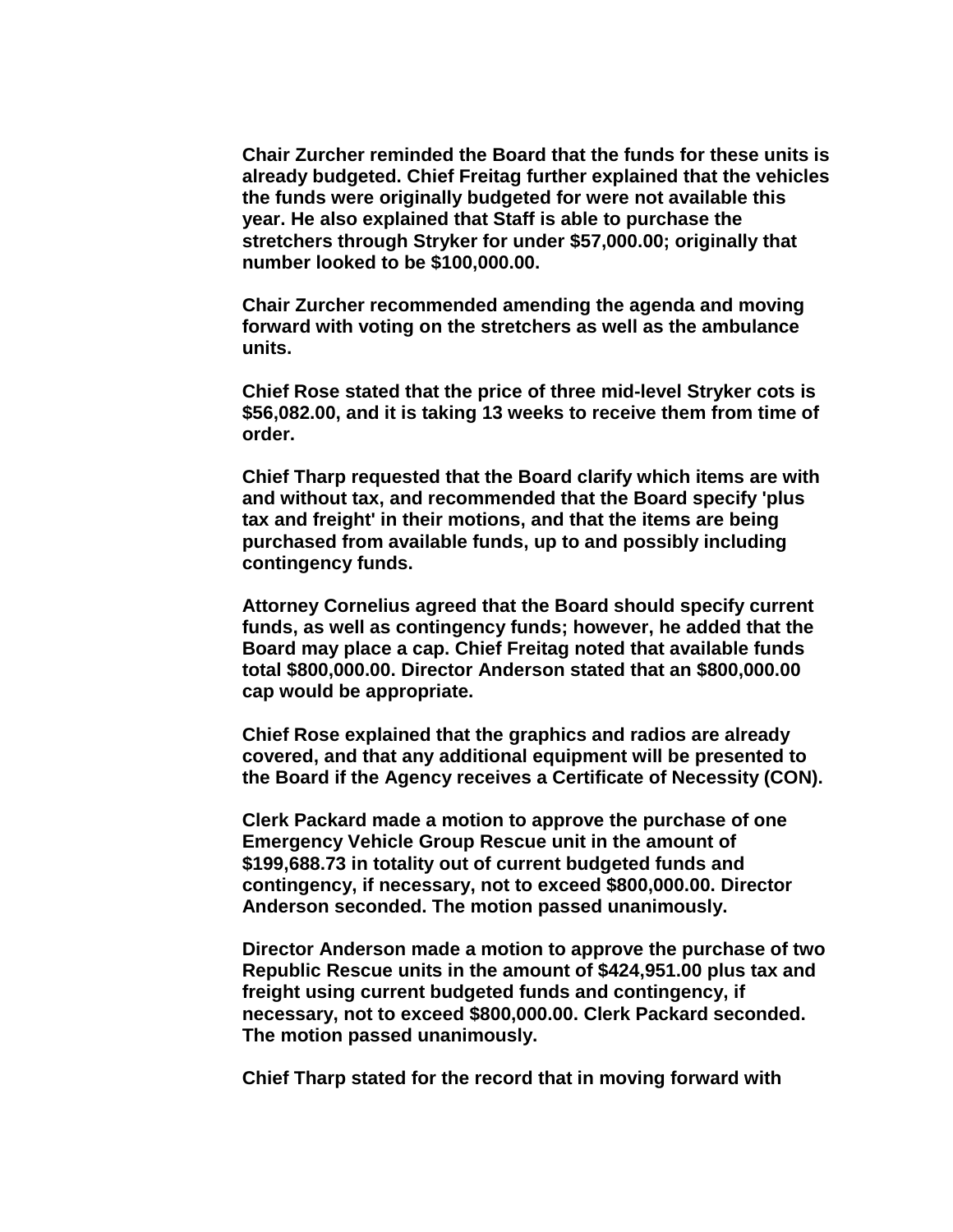**quote options two and three, in lieu of choosing the first or fourth, the Board chose to spend less than they would have with quotes one or four.**

D. Discussion and Possible Approval of Three (3) Stryker Stretchers and Accessories in the Amount of \$56,082.00 Plus Tax and Freight

**This item was added to the agenda during the meeting. Find discussion under the previous agenda item, Item 4.C.**

**Motion to approve the expenditure of three Stryker stretchers and accessories in the amount of \$56,082.00 plus tax and freight using current budgeted funds and contingency, if necessary, not to exceed \$800,000.00.**

Move: Rick Anderson Second: Darlene Packard Status: Passed

Yes: Darlene Packard, Matt Zurcher, Owen Mills, Rick Anderson

#### 5. ADJOURNMENT

#### **Motion to adjourn at 2:37 p.m.**

Move: Rick Anderson Second: Darlene Packard Status: Passed

Yes: Darlene Packard, Matt Zurcher, Owen Mills, Rick Anderson

**Signature indicating approval on next page.**